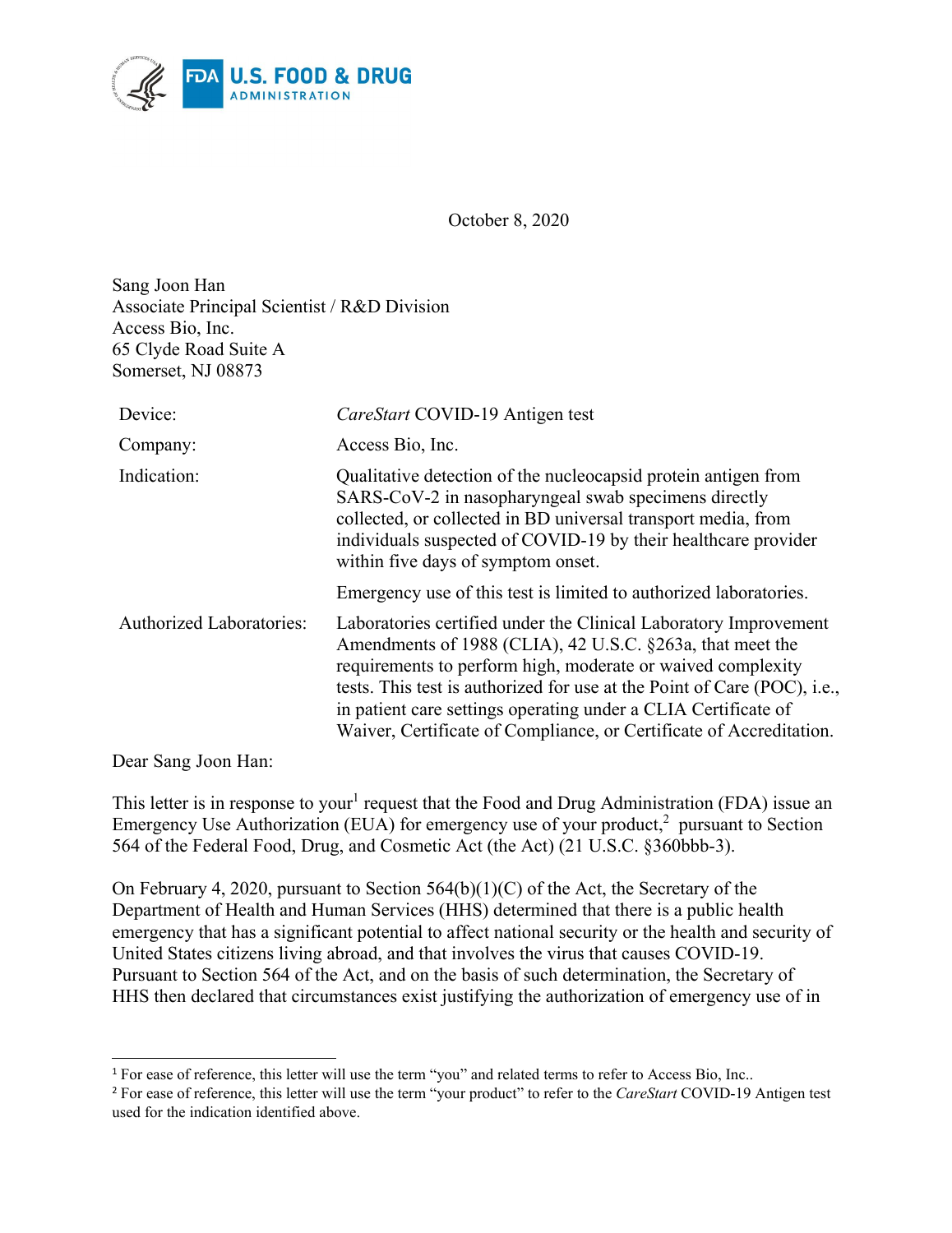vitro diagnostics for detection and/or diagnosis of the virus that causes COVID-19 subject to the terms of any authorization issued under Section 564(a) of the Act.<sup>[3](#page-1-0)</sup>

FDA considered the totality of scientific information available in authorizing the emergency use of your product for the indication above. A summary of the performance information FDA relied upon is contained in the Instructions for Use (identified below).

Having concluded that the criteria for issuance of this authorization under Section 564(c) of the Act are met, I am authorizing the emergency use of your product, described in the Scope of Authorization of this letter (Section II), subject to the terms of this authorization.

# **I. Criteria for Issuance of Authorization**

I have concluded that the emergency use of your product meets the criteria for issuance of an authorization under Section 564(c) of the Act, because I have concluded that:

- 1. The SARS-CoV-2 can cause a serious or life-threatening disease or condition, including severe respiratory illness, to humans infected by this virus;
- 2. Based on the totality of scientific evidence available to FDA, it is reasonable to believe that your product may be effective in diagnosing COVID-19 and that the known and potential benefits of your product when used for such a use, outweigh the known and potential risks of your product; and
- 3. There is no adequate, approved, and available alternative to the emergency use of your product. [4](#page-1-1)

# **II. Scope of Authorization**

I have concluded, pursuant to Section  $564(d)(1)$  of the Act, that the scope of this authorization is limited to the indication above.

# **Authorized Product Details**

Your product is a visually read a lateral flow immunochromatographic assay for the detection of from SARS-CoV-2 in nasopharyngeal swab specimens directly collected, or collected in BD universal transport media, from individuals suspected of COVID-19 by their healthcare provider within five days of symptom onset. The SARS-CoV-2 viral antigen is generally detectable in nasopharyngeal swab specimens during the acute phase of infection. Positive results indicate the presence of viral antigens, but the clinical correlation with patient history and other diagnostic information is necessary to determine infection status. Positive results do not rule out a bacterial infection or co-infection with other viruses.

<span id="page-1-0"></span> $\overline{a}$ <sup>3</sup> U.S. Department of Health and Human Services, *Determination of a Public Health Emergency and Declaration that Circumstances Exist Justifying Authorizations Pursuant to Section 564(b) of the Federal Food, Drug, and Cosmetic Act, 21 U.S.C.* § *360bbb-3*. 85 FR 7316 (February 7, 2020).

<span id="page-1-1"></span><sup>4</sup> No other criteria of issuance have been prescribed by regulation under Section 564(c)(4) of the Act.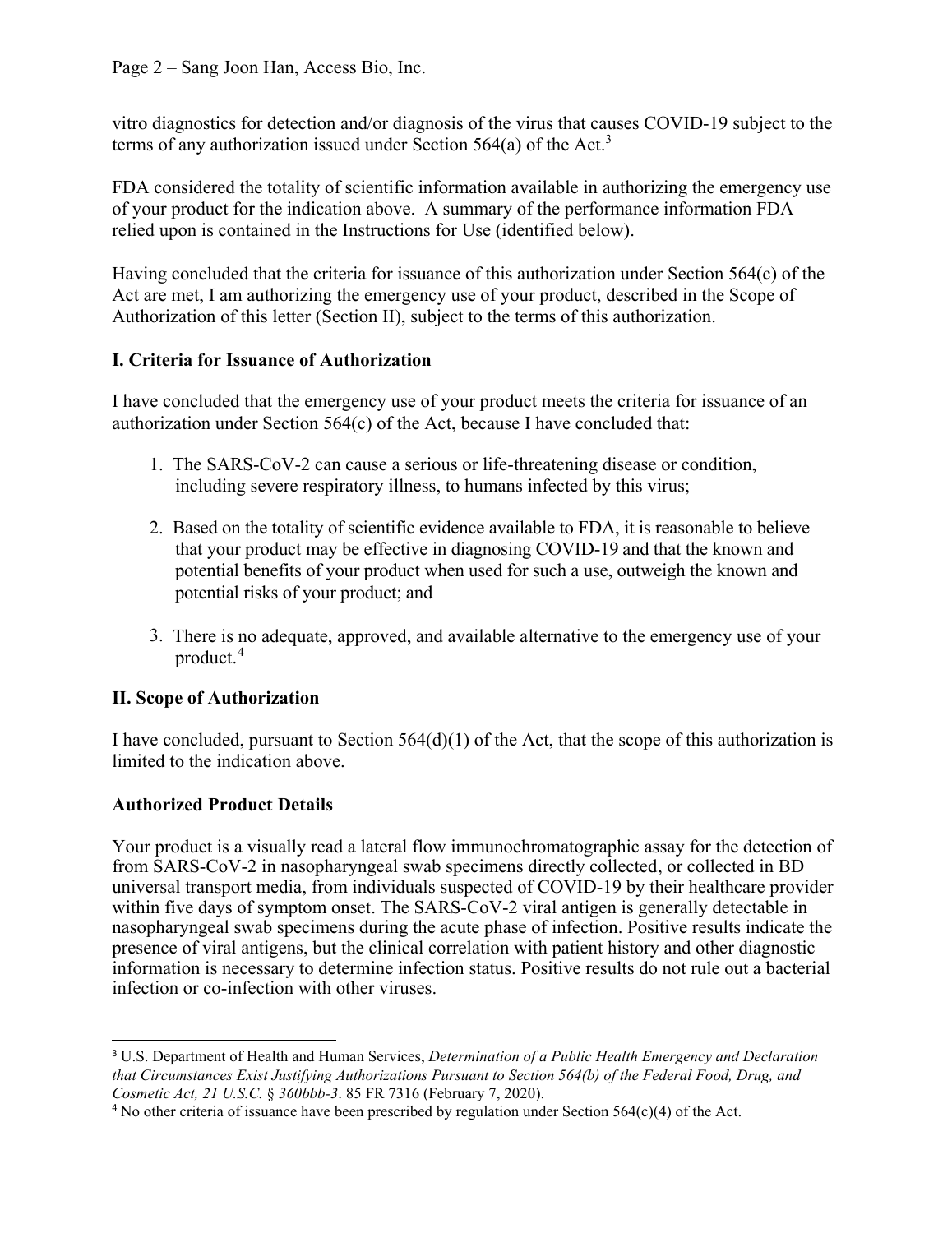Negative results are presumptive and confirmation with a molecular assay, if necessary, for patient management may be performed. Negative results do not rule out SARS-CoV-2 infection and should not be used as the sole basis for treatment or patient management decisions, including infection control decisions. Negative results should be considered in the context of a patient's recent exposures, history and the presence of clinical signs and symptoms consistent with COVID-19.

Testing is limited to laboratories certified under CLIA that meet the requirements to perform moderate, high or waived complexity tests. This test is authorized for use at the POC, i.e., in patient care settings operating under a CLIA Certificate of Waiver, Certificate of Compliance, or Certificate of Accreditation.

To use your product, the patient sample, either the direct swab or swab in viral transport media is transferred to the extraction vial, during which time the virus particles in the sample are disrupted, exposing internal viral nucleoproteins. Extracted swab sample is then added to the sample well of the test device to initiate the test. When the swab sample migrates in the test strip, SARS-CoV-2 viral antigens bind to anti-SARS-CoV-2 nucleocapsid protein antibodies conjugated to indicator and capture particles in the test strip forming an immune complex. The immune complex is then captured by the test line on the nitrocellulose membrane as it migrates through the strip. Test results are interpreted at 10 minutes.

The *CareStart* COVID-19 Antigen test includes the following materials or other authorized materials: Test devices, Extraction vials and caps, Nasopharyngeal swabs, Positive control swab, Negative control swab, Package insert, and Quick Reference Instructions (QRI).

Your product requires various types of quality control, including the Internal Quality Control and the External Control materials, or other authorized control materials (as may be requested under Condition K. below), that are processed in the same way as the patient samples. All controls listed below must generate expected results in order for a test to be considered valid, as outlined in the Instructions for Use:

- Positive Control Swab: Recombinant SARS-CoV-2 nucleocapsid protein antigen is dried on the foam-tipped head
- Negative Control Swab: Blank Universal Viral Transport media (BD UVT) is dried on the foam-tipped head

Your product also requires the use of additional authorized materials and authorized ancillary reagents that are not included with your product and are described in the Instructions for Use.

The labeling labeling entitled "*CareStart* COVID-19 Antigen Package Insert (Instructions for Use)" and the "Quick Reference Instructions for *CareStart* COVID-19 Antigen" (available at [https://www.fda.gov/medical-devices/coronavirus-disease-2019-covid-19-emergency-use](https://www.fda.gov/medical-devices/coronavirus-disease-2019-covid-19-emergency-use-authorizations-medical-devices/vitro-diagnostics-euas)[authorizations-medical-devices/vitro-diagnostics-euas](https://www.fda.gov/medical-devices/coronavirus-disease-2019-covid-19-emergency-use-authorizations-medical-devices/vitro-diagnostics-euas)), and the following fact sheets pertaining to the emergency use, which are required to be made available as set forth in the Conditions of Authorization (Section IV), are collectively referred to as "authorized labeling":

· Fact Sheet for Healthcare Providers: Access Bio, Inc.- *CareStart* COVID-19 Antigen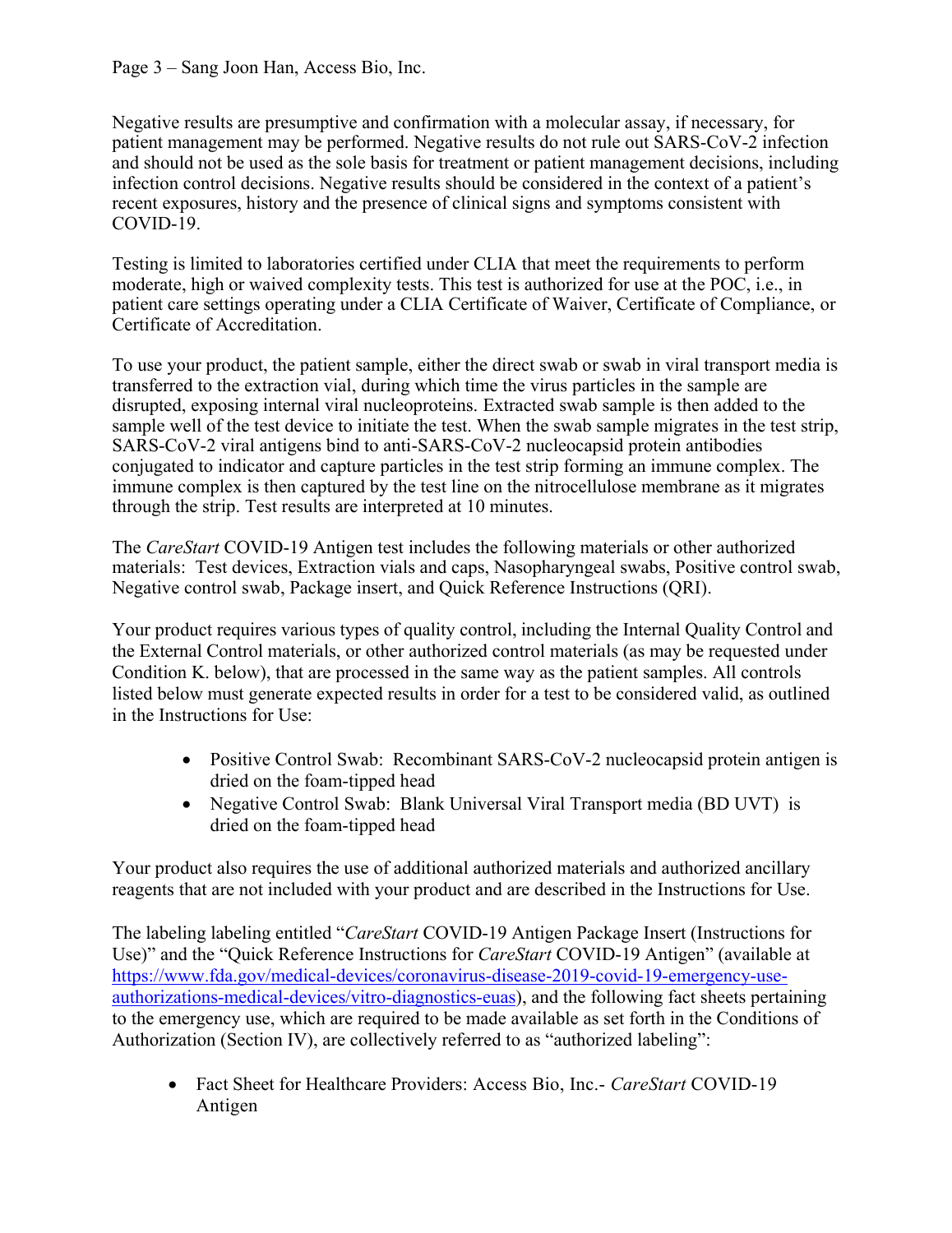Page 4 – Sang Joon Han, Access Bio, Inc.

· Fact Sheet for Patients: Access Bio, Inc.- *CareStart* COVID-19 Antigen

The above described product, with the authorized labeling as set forth in the Conditions of Authorization (Section IV), is authorized to be distributed to and used by authorized laboratories under this EUA, despite the fact that it does not meet certain requirements otherwise required by applicable federal law.

I have concluded, pursuant to Section 564(d)(2) of the Act, that it is reasonable to believe that the known and potential benefits of your product, when used consistent with the Scope of Authorization of this letter (Section II), outweigh the known and potential risks of your product.

I have concluded, pursuant to Section 564(d)(3) of the Act, based on the totality of scientific evidence available to FDA, that it is reasonable to believe that your product may be effective in diagnosing COVID-19, when used consistent with the Scope of Authorization of this letter (Section II), pursuant to Section  $564(c)(2)(A)$  of the Act.

FDA has reviewed the scientific information available to FDA, including the information supporting the conclusions described in Section I above, and concludes that your product (as described in the Scope of Authorization of this letter (Section II)) meets the criteria set forth in Section 564(c) of the Act concerning safety and potential effectiveness.

The emergency use of your product under this EUA must be consistent with, and may not exceed, the terms of this letter, including the Scope of Authorization (Section II) and the Conditions of Authorization (Section IV). Subject to the terms of this EUA and under the circumstances set forth in the Secretary of HHS's determination under Section 564(b)(1)(C) of the Act described above and the Secretary of HHS's corresponding declaration under Section 564(b)(1) of the Act, your product is authorized for the indication above.

# **III. Waiver of Certain Requirements**

I am waiving the following requirements for your product during the duration of this EUA:

• Current good manufacturing practice requirements, including the quality system requirements under 21 CFR Part 820 with respect to the design, manufacture, packaging, labeling, storage, and distribution of your product, but excluding Subpart H (Acceptance Activities, 21 CFR 820.80 and 21 CFR 820.86), Subpart I (Nonconforming Product, 21 CFR 820.90), and Subpart O (Statistical Techniques, 21 CFR 820.250).

## **IV. Conditions of Authorization**

Pursuant to Section 564(e) of the Act, I am establishing the following conditions on this authorization:

## **Access Bio, Inc. (You) and Authorized Distributor(s)[5](#page-3-0)**

<span id="page-3-0"></span> $\overline{a}$ <sup>5</sup> "Authorized Distributor(s)" are identified by you, Access Bio, Inc., in your EUA submission as an entity allowed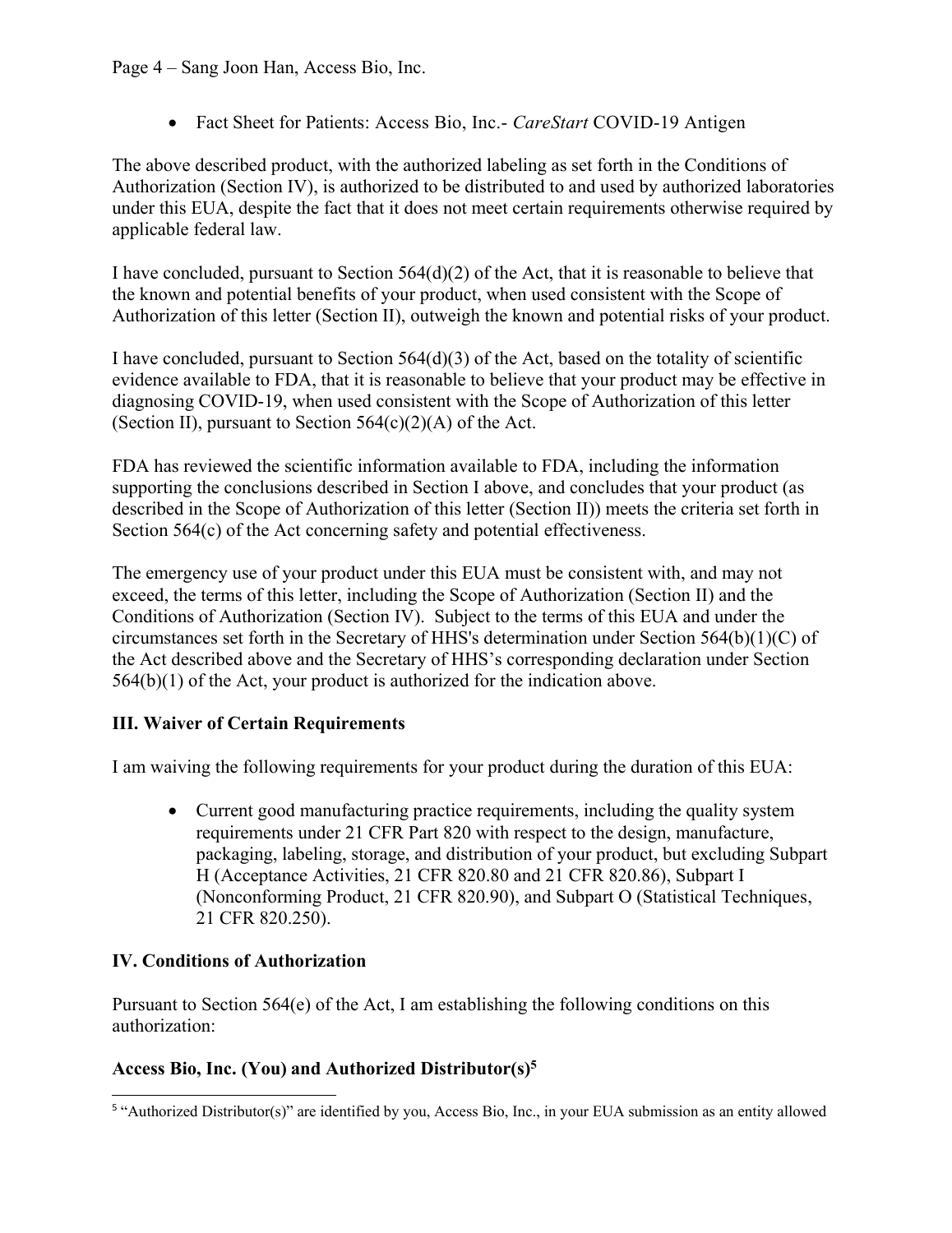- A. Your product must comply with the following labeling requirements under FDA regulations: the intended use statement  $(21 \text{ CFR } 809.10(a)(2), (b)(2))$ ; adequate directions for use (21 U.S.C. 352(f)), (21 CFR 809.10(b)(5), (7), and (8)); appropriate limitations on the use of the device including information required under 21 CFR 809.10(a)(4); and any available information regarding performance of the device, including requirements under 21 CFR 809.10(b)(12).
- B. You and authorized distributor(s) will make your product available with the authorized labeling to authorized laboratories.
- C. You and authorized distributor(s) will make available on your website(s) the authorized labeling.
- D. You and authorized distributor(s) will include a physical copy of the authorized Quick Reference Instructions with each shipped kit of your product to authorized laboratories, and will make the authorized Instructions for Use electronically available with the opportunity to request a copy in paper form, and after such request, promptly provide the requested information without additional cost.
- E. You and authorized distributor(s) will inform authorized laboratories and relevant public health authorities of this EUA, including the terms and conditions herein, and any updates made to your product, authorized labeling and authorized Fact Sheets.
- F. Through a process of inventory control, you and authorized distributor(s) will maintain records of the authorized laboratories to which they distribute the test and number of tests they distribute.
- G. You and authorized distributor(s) will collect information on the performance of your product. You will report to FDA any suspected occurrence of false positive or false negative results and significant deviations from the established performance characteristics of the product of which you become aware.
- H. You and authorized distributor(s) are authorized to make available additional information relating to the emergency use of your product that is consistent with, and does not exceed, the terms of this letter of authorization.

## **Access Bio, Inc. (You)**

- I. You will notify FDA of any authorized distributor(s) of your product, including the name, address, and phone number of any authorized distributor(s).
- J. You will provide authorized distributor(s) with a copy of this EUA and communicate to authorized distributor(s) any subsequent amendments that might be made to this EUA and its authorized accompanying materials (e.g., Fact Sheets).

 $\overline{a}$ to distribute your product.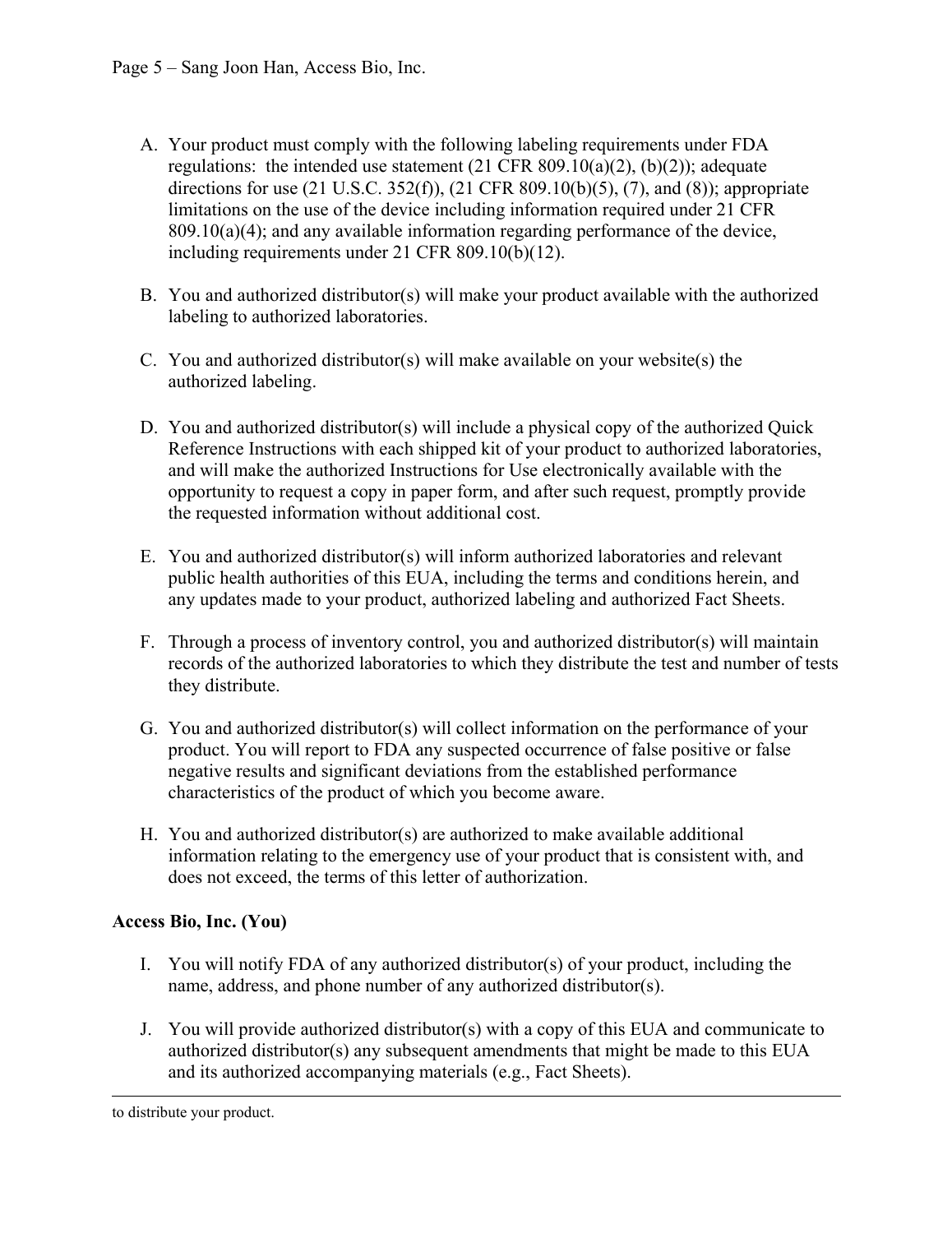- K. You may request changes to this EUA for your product, including to the Scope of Authorization (Section II in this letter) or to the authorized labeling, including requests to make available additional authorized labeling specific to an authorized distributor. Such additional labeling may use another name for the product but otherwise must be consistent with the authorized labeling, and not exceed the terms of authorization of this letter. Any request for changes to this EUA should be submitted to the Division of Microbiology (DMD)/Office of Health Technology 7 (OHT7)-Office of In Vitro Diagnostics and Radiological Health (OIR)/Office of Product Evaluation and Quality (OPEQ)/Center for Devices and Radiological Health (CDRH) and require appropriate authorization from FDA prior to implementation.
- L. You will comply with the following requirements under FDA regulations: Subpart H (Acceptance Activities, 21 CFR 820.80 and 21 CFR 820.86), Subpart I (Nonconforming Product, 21 CFR 820.90), and Subpart O (Statistical Techniques, 21 CFR 820.250).
- M. You must have lot release procedures and the lot release procedures, including the study design and statistical power, must ensure that the tests released for distribution have the clinical and analytical performance claimed in the authorized labeling.
- N. If requested by FDA, you must submit lot release procedures to FDA, including sampling protocols, testing protocols, and acceptance criteria, that you use to release lots of your product for distribution in the U.S. If such lot release procedures are requested by FDA, you must provide it within 48 hours of the request.
- O. You will evaluate the analytical limit of detection and assess traceability<sup>[6](#page-5-0)</sup> of your product with any FDA-recommended reference material(s). After submission to and concurrence with the data by FDA, you will update your labeling to reflect the additional testing. Such labeling updates will be made in consultation with, and require concurrence of, DMD/OHT7-OIR/OPEQ/CDRH.
- P. You will further evaluate the clinical performance of your product in an FDA agreed upon post authorization clinical evaluation study within 4 months of the date of this letter (unless otherwise agreed to with DMD/OHT7- OIR/OPEQ/CDRH). After submission to and concurrence with the data by FDA, you will update authorized labeling to reflect the additional testing. Such labeling updates will be made in consultation with, and require concurrence of, DMD/OHT7- OIR/OPEQ/CDRH.
- Q. You will have a process in place to track adverse events, including any occurrence of false results with your product, and report to FDA pursuant to 21 CFR Part 803.

## **Authorized Laboratories**

R. Authorized laboratories using your product will include with test result reports, all

<span id="page-5-0"></span> $\overline{a}$ <sup>6</sup> Traceability refers to tracing analytical sensitivity/reactivity back to an FDA-recommended reference material.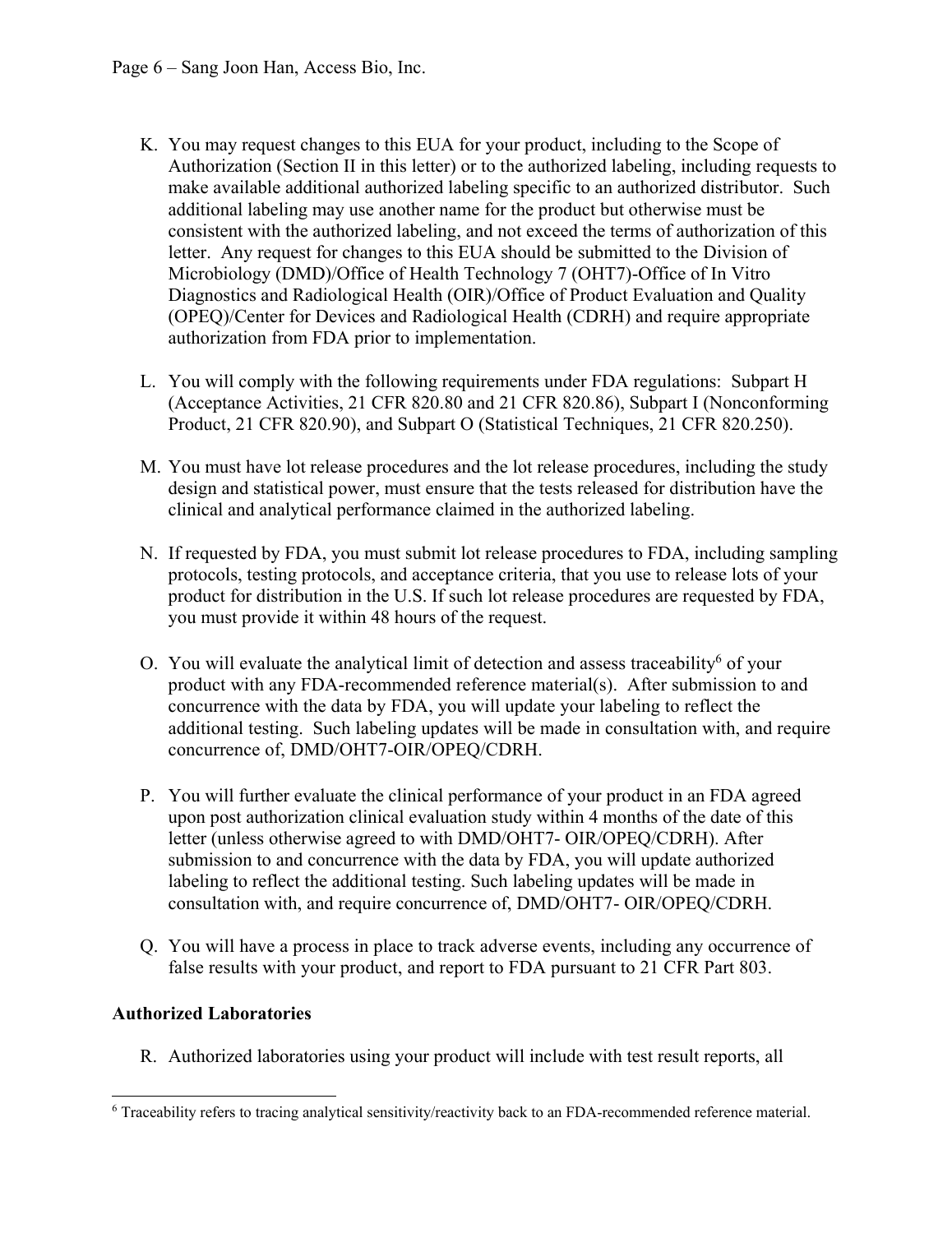authorized Fact Sheets. Under exigent circumstances, other appropriate methods for disseminating these Fact Sheets may be used, which may include mass media.

- S. Authorized laboratories using your product will use your product as outlined in the authorized labeling. Deviations from the authorized procedures, including the authorized instruments, authorized extraction methods, authorized clinical specimen types, authorized control materials, authorized other ancillary reagents and authorized materials required to use your product are not permitted.
- T. Authorized laboratories that receive your product will notify the relevant public health authorities of their intent to run your product prior to initiating testing.
- U. Authorized laboratories using your product will have a process in place for reporting test results to healthcare providers and relevant public health authorities, as appropriate.
- V. Authorized laboratories will collect information on the performance of your product and report to DMD/OHT7-OIR/OPEQ/CDRH (via email: [CDRH-EUA-](mailto:CDRH-EUA-Reporting@fda.hhs.gov)[Reporting@fda.hhs.gov](mailto:CDRH-EUA-Reporting@fda.hhs.gov)) and you (Technical Support at  $+1-888-898-1270$  or  $TShelp@accessbio.net)$  $TShelp@accessbio.net)$  any suspected occurrence of false positive or false negative results and significant deviations from the established performance characteristics of your product of which they become aware.
- W. All operators using your product must be appropriately trained in performing and interpreting the results of your product, use appropriate personal protective equipment when handling this kit, and use your product in accordance with the authorized labeling.

### **Access Bio, Inc. (You), Authorized Distributors and Authorized Laboratories**

X. You, authorized distributors, and authorized laboratories using your product will ensure that any records associated with this EUA are maintained until otherwise notified by FDA. Such records will be made available to FDA for inspection upon request.

### **Conditions Related to Printed Materials, Advertising and Promotion**

- Y. All descriptive printed matter, including advertising and promotional materials relating to the use of your product shall be consistent with the authorized labeling, as well as the terms set forth in this EUA and the applicable requirements set forth in the Act and FDA regulations.
- Z. No descriptive printed matter, including advertising or promotional materials, relating to the use of your product may represent or suggest that this test is safe or effective for the detection and differentiation of SARS-CoV-2, influenza A and influenza B.
- AA. All descriptive printed matter, including advertising and promotional materials, relating to the use of your product shall clearly and conspicuously state that:
	- This test has not been FDA cleared or approved;